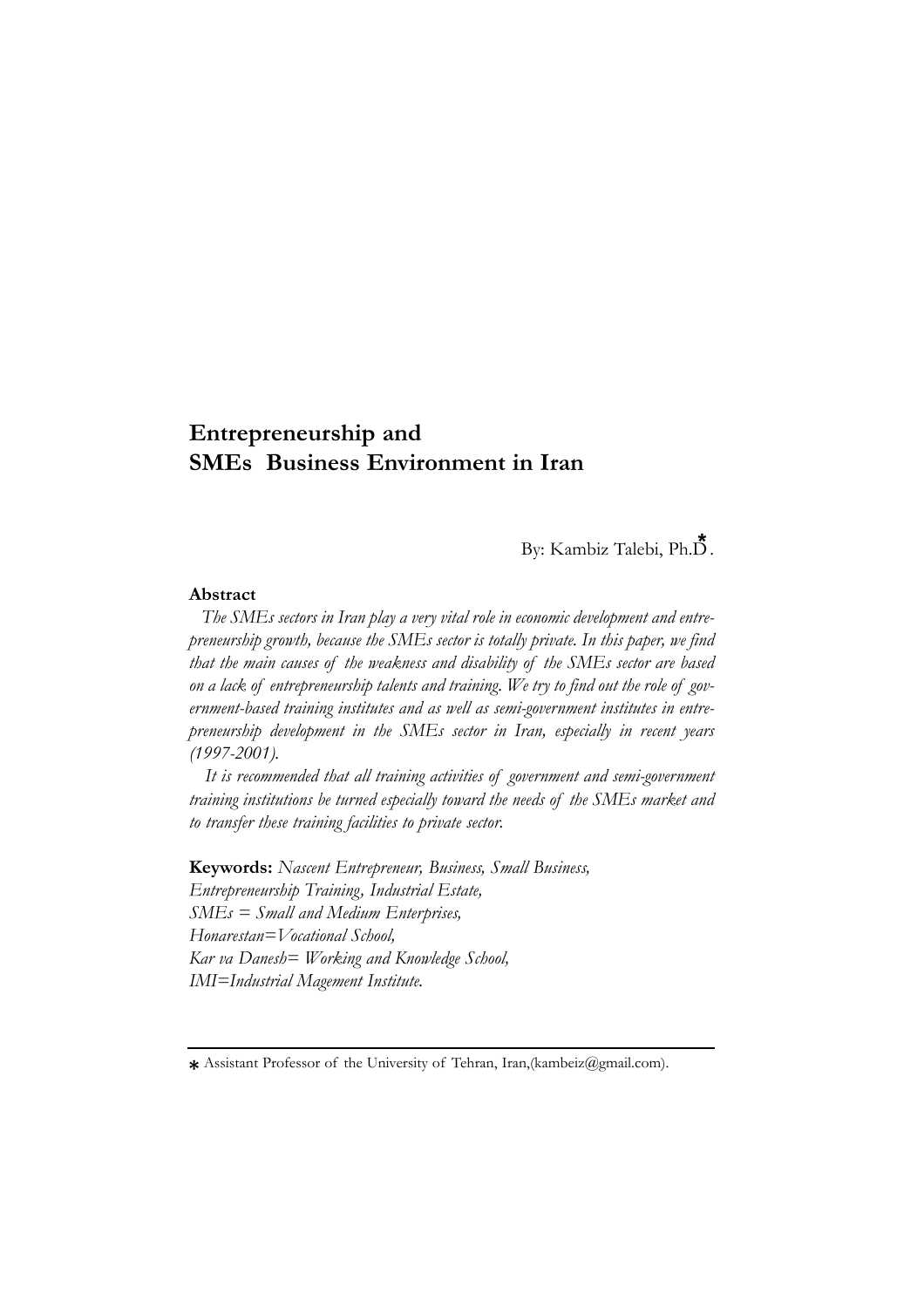### **1. Introduction**

The study and analysis of an organizational an environment is a crucial part of any strategic planning process, as environment presents both business threats and opportunities. The business environment of SMEs may be conceived of as conditions having an impact on their goals and performances, but lying beyond the domain of their control. These conditions, in present organizational societies, are generally the result of action taken by other organizations; like creditors, suppliers, competitors, governments, unions and others. In other words, today's business environment is basically institutional. This is to a large extent true for the environment of SMEs in Iran, too. This paper addresses some of these institutional elements. These elements, in theory, may consist of innumerable elements, but for practical purposes they have been unlimited to contain only those to which small firms in Iran are most sensitive and that could partly define their fate. The aspects of the SMEs business environment covered in this chapter include geographical concentrations of SMEs, training-research and consulting institutions, the banking network, SMEs representative organizations, and finally institutions fostering transparency and accountability.

# **2. Concentrations of SMEs**

Concentration of SMEs can take many forms, from a simple co-existence in one industrial estate to more advanced forms of organized "collectives", such as science parks and clusters. Concentration in all forms and varieties adds important dimensions to the SMEs environment. In the most simple and static form found in industrial estates, concentration can contribute to operational efficiency through sharing the costs of logistics and infrastructure, issues of particular importance for developing economies. To a degree, it can also become a source of innovation and productivity through promotion of social learning. In the more dynamic and sophisticated forms, like clusters, in which a web of internal and external support and learning linkages supplements physical concentration, concentration may become a true source of synergy and collective comparative advantage(Porter 1996). This section presents the result of the search for SMEs concentrations in Iran. The structure of presentation follows the relative prevalence of the patterns found.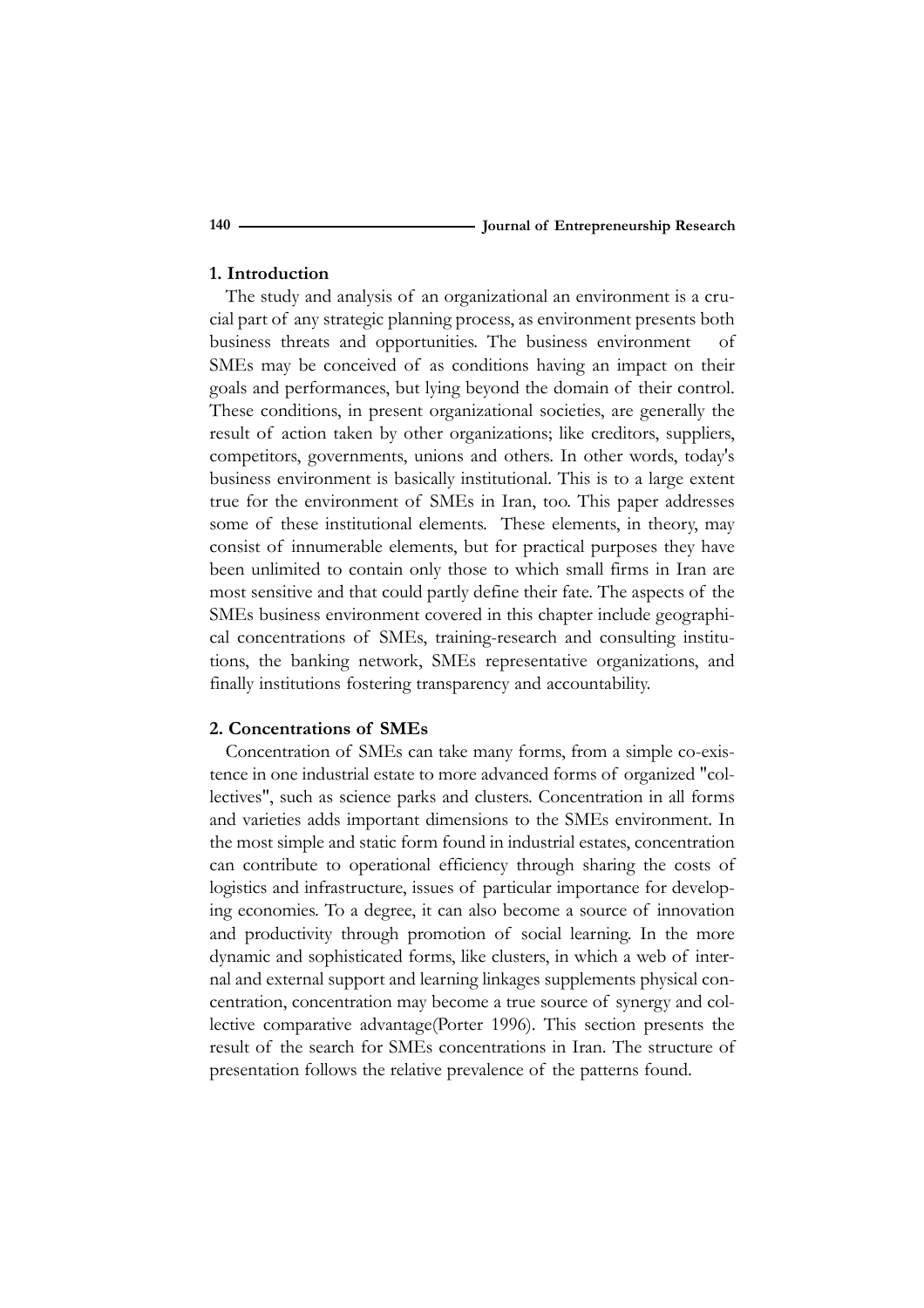### **Industrial Estates**

The concept of the industrial estate as a vehicle of economic and urban development has long attracted the attention of national and regional planners in Iran. The first industrial district projects were launched about half century ago, but the massive expansion of estates is a recent development(Iran Industrial Estate Corporation, 2001). Creation of industrial estates in Iran has not followed a single pattern and purpose. In the case of large cities, the concern for environmental protection and the scarcity of land within the close proximity of urban centers has been a prime concern. Estates located in the vicinity of smaller cities or near rural areas have been mostly found with the purpose of providing equal distribution of resources for local developments, rather than aspects of land scarcity or clean industrial performance(Ghani- Zadeh, 1997). Measured by the physical progress of estate development projects, the industrial estate development policy in Iran could be considered a relatively successful experience. The achievements are shown in tables (1) and (2).

In earlier days the institution of the industrial estate (known as industrial districts) was conceptually seen as an instrument for the concentration of small industries (generally small workshops) but later, the facilities were opened to all industrial firms, irrespective of their size. Small and medium-sized firms, however, continued to dominate the population of the estates. Unpublished data obtained from Industrial Estate Corporation sources indicates that about 90% of firms located or to be stationed in estates are small firms employing, less than 50 personals (IEC, 2001).

| Some industrial estate statistics              | <b>Numbers</b> |
|------------------------------------------------|----------------|
| Estates approved by government                 | 302            |
| Active estates                                 | 240            |
| Contracts concluded for allocation of premises | 21,811         |
| Operating industrial enterprises               | 6,005          |
| Number of industrial jobs created              | 130,042        |

**Table 1: Selected Industrial Estates Statistics (August 2001)**

Source: Iran Industrial Estates Corporation (Iran IEC)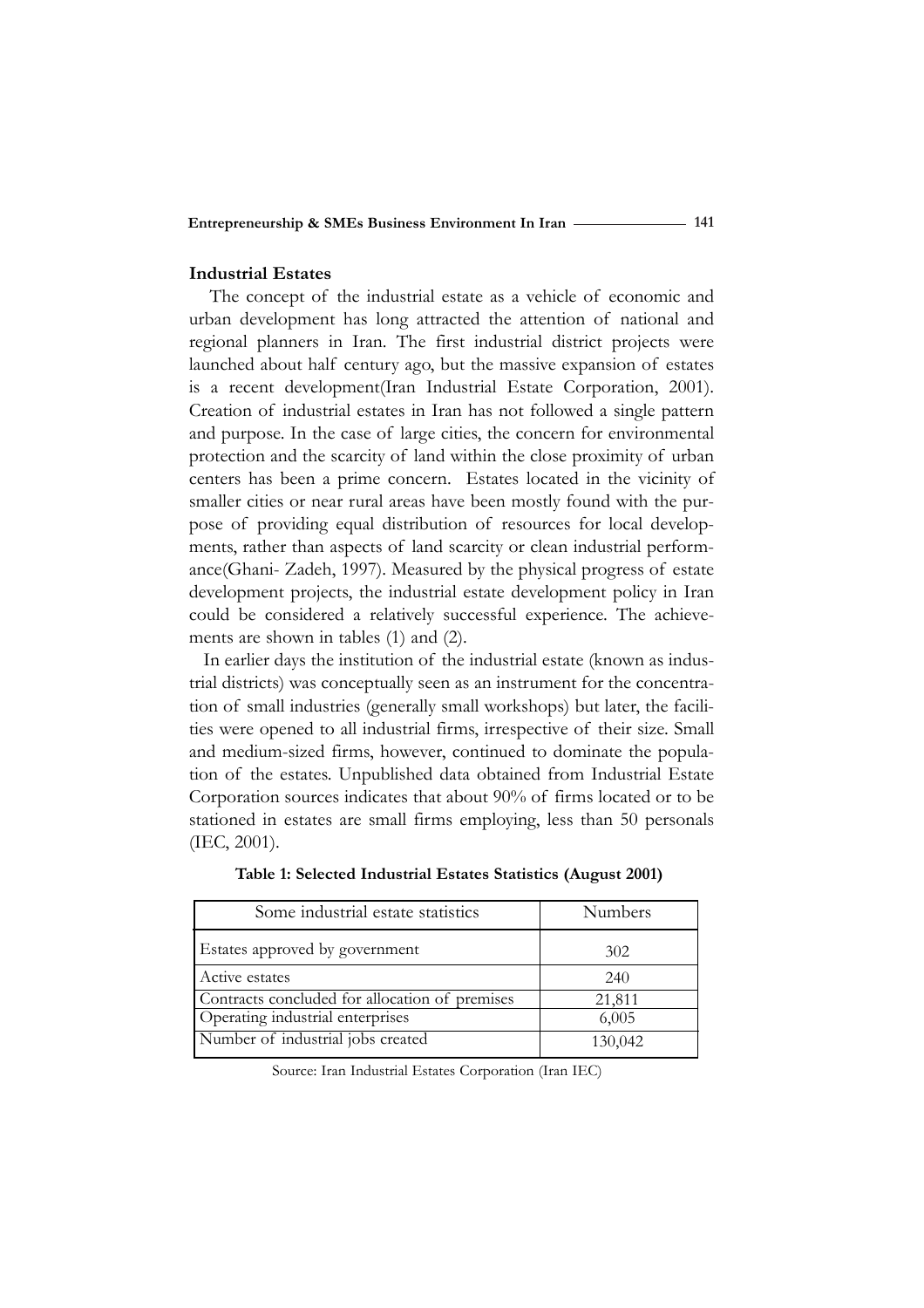| Industry   | No.of              | Industry     | No.of              |
|------------|--------------------|--------------|--------------------|
|            | <b>Enterprises</b> |              | <b>Enterprises</b> |
| Metal Work | 1561               | Electronic   | 230                |
|            |                    | and Electric |                    |
| Chemical   | 1506               | Cellulose    | 342                |
| Food       | 1139               | Service      | 131                |
| Textile    | 689                | Others       | 77                 |
| Non-metal  | 695                | Total No. of | 6667               |
| Minerals   |                    | Firms        |                    |
|            |                    | Total No. of | 139747             |
|            |                    | Employees    |                    |

**Table 2: Composition of Industrial Firms Stationed in Industrial States**

Source: Iran IEC last update Feb. 2002

Industrial companies which opt for stationing in industrial estates can benefit from "one-stop shopping", from permit to the provision of basic infrastructure and utility services(IEC, 2001).

The existing estates are all of the "composite type", housing a wide variety of unrelated industries. But there is a small number of "functional" estates allocated to single or related industries. "Charmshahrs" (leather estates), one of which is located near Tehran, are examples of the latter category. But in the absence of technical and managerial support networks, the full potentials of concentration have not yet been exploited. The positive impacts of concentration on the performance of state-located enterprises are not known yet, partly because of the newness of the experience. In theory the geographical proximity of firms should have enabled and encouraged them to benefit from resource sharing and other collective efforts in areas of mutual concern and interest. In practice, however, such achievements have been isolated incidencts.

To be certain, the creation of industrial estates has not contributed to the emergence of any industrial cluster -a competitive-cooperative collective- that could have resulted as the most important outcome of concentration. Perhaps the composite nature of estates may have had an adverse effect on cluster formation. In addition to that shortcoming,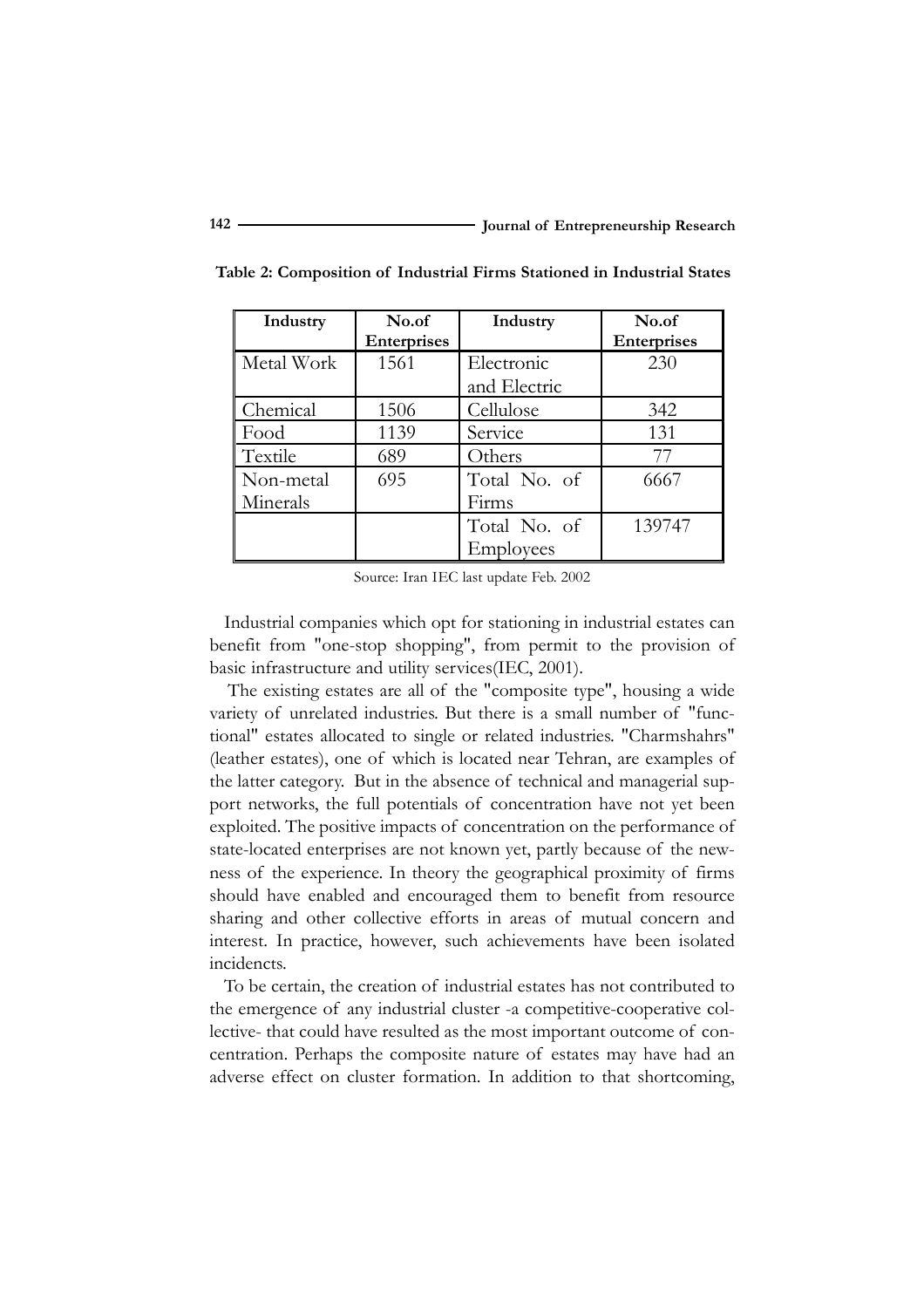critics maintain that in some cases the locations of estates are poorly selected as they are too far away from urban business centers.

The estate authorities, though, appreciate receiving critical comments so as to learn from experience. There is a growing tendency toward the partial involvement of the private sector in the development of new industrial estates, the results of which could be the emergence of smaller estates closer to urban centers. Also new projects are underway to use functional estates as bedrocks for development of industrial clusters and/or science- technology park institutions. A short account of these initiatives will be presented in sections dealing with cluster and techno-parks(IEC, 2001 and SIO, 2000).

### **3. Training Institutions and Programs**

### **3.1. Public Vocational Education and Training Programs**

Iranian public vocational-technical education, below the traditional university level (BA/BS degrees) consists of four programs. One of these programs is a two-year package standing halfway between high school and university education. It is offered by a new type of university system more oriented toward practical, but science-based, knowledge and leads to an Associate of Arts and/or Science degree (AA). Two others are high school level institutions under the jurisdiction of the Education Ministry. The fourth one is a web of public and private nondegree vocational institutions administered by the Labour Ministry.

# **3.2. Vocational and Technical Education at (AA) Level**

Technical education has a rather long and controversial history in Iran. This level of technical education used to be a curriculum offered by "technology institutes" affiliated with the Ministry of Education. That mission has now been transferred to the foregoing university system. As a result, the program has been considerably expanded. Recent data on the number of AA students in technical areas is rather impressive and demonstrate a steady increase.(SIO, 1999).Small industry observers should welcome this trend, as the present education and skill composition of SMEs sand industry in general indicates a gap in the middle of the industrial manpower pyramid. See tables (3) and (4).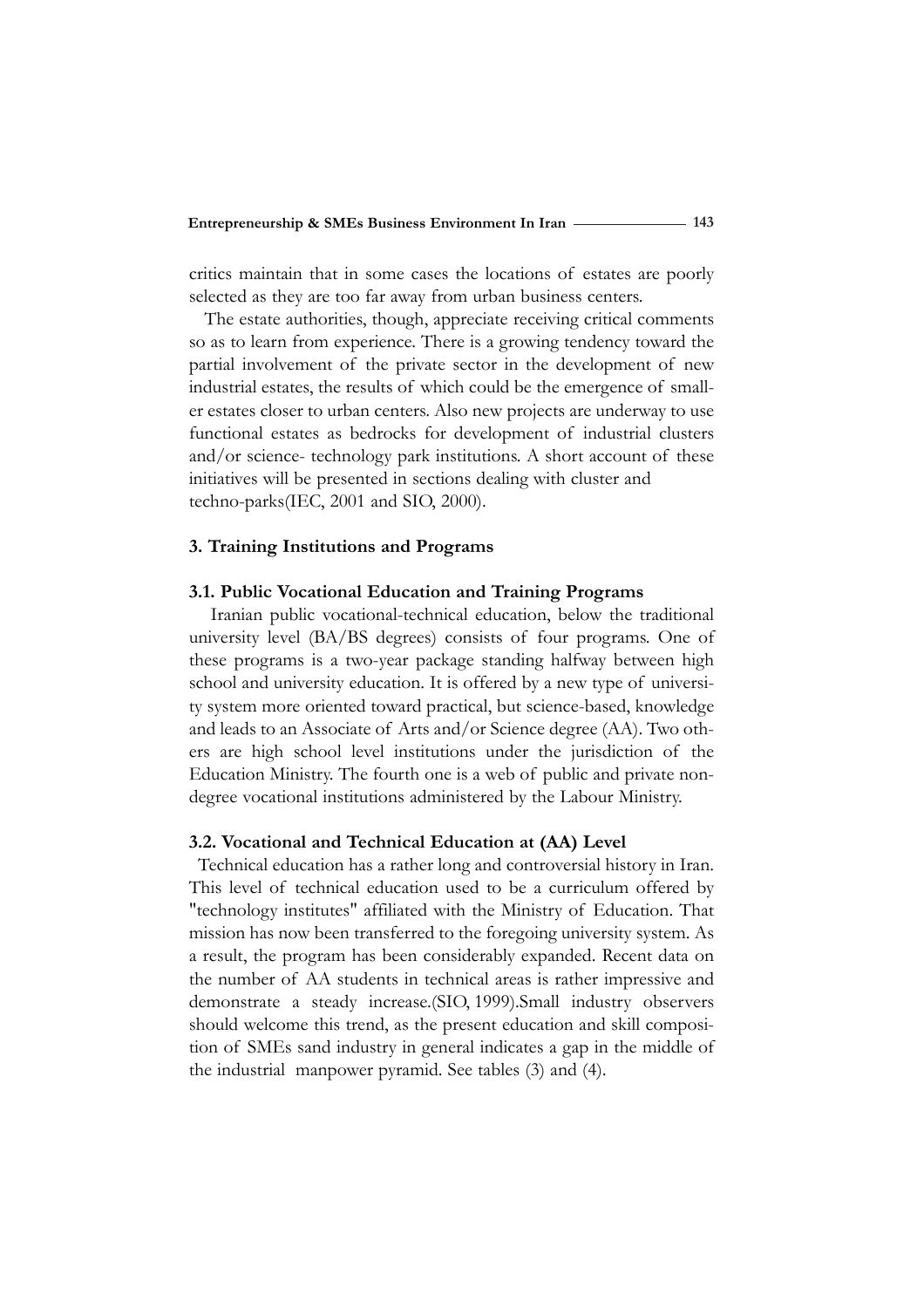| Categories                      | <b>Skilled</b><br>Labour | <b>Teehnicians</b> | <b>Engineers</b> | Total<br>Labour |
|---------------------------------|--------------------------|--------------------|------------------|-----------------|
| <b>SMEs</b><br>Direct<br>Labour | 58,100                   | 4,580              | 4,300            | 197,900         |
| Industry<br>Direct<br>Labour    | 293,735                  | 33,759             | 28,126           | 882,200         |

**Table 3: Skill Composition of Direct Labour of Industrial Enterprises with Over Ten Employees. (Unskilled Excluded)**

Source: Statistical office of Iran

**Table 4: Education Composition of SMEs and All Industrial Manpower (Unskilled Excluded)**

| Categories                                | <b>HS</b><br>Diploma | AA     | <b>BA</b> | <b>MA</b> | <b>PhD</b> |
|-------------------------------------------|----------------------|--------|-----------|-----------|------------|
| SME <sub>s</sub> (10-49)<br>All Employees | 34,047               | 4,655  | 7,830     | 811       | 219        |
| SME <sub>s</sub> (10-49)<br>Direct Labour | 20,013               | 2,932  | 3,826     | 360       | 102        |
| Industry<br>All Employees                 | 194,296              | 28,990 | 50,549    | 4,773     | 1,496      |
| Industry<br>Direct Labour                 | 121,090              | 20,193 | 24,812    | 1,939     | 712        |
| Total                                     | 369,446              | 56,770 | 87,017    | 7,883     | 2,529      |

Source: Statistical office of Iran

The low AA/BA ratios in SMEs and industry manpower are, indeed, striking. They indicate a shortage of AA qualified technicians. This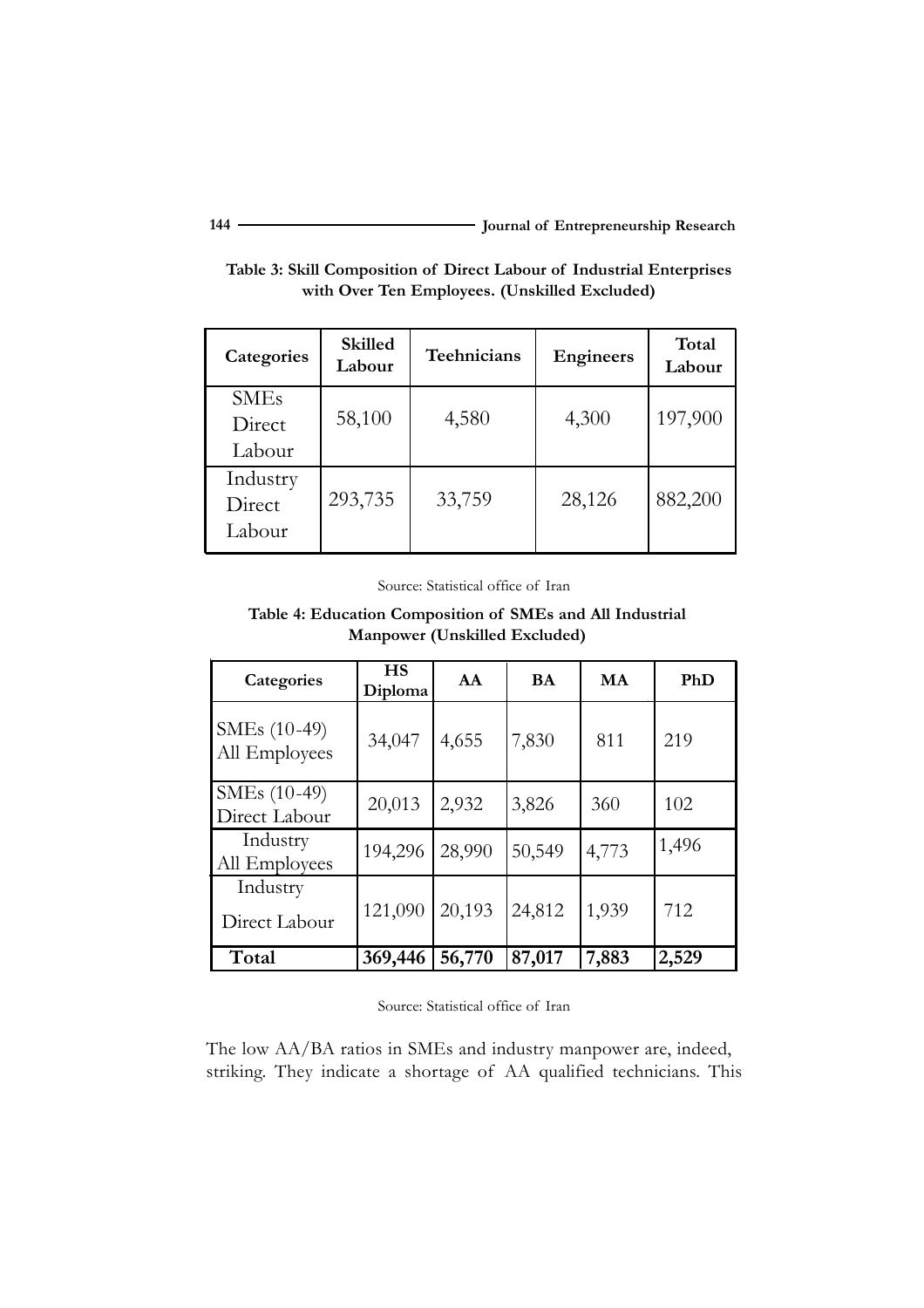shortage has long been a subject of debate in Iranian manpower planning circles.

The main source of SMEs technical know-how in Iran, particularly for the more traditional firms, has historically been trial and error with the personal experience and "learning by watching". But with employment of new and more sophisticated technologies, there is now a need for technicians whose skills are more "science-based" than experiential "perse". These technicians should have a good grasp of scientific basics and be able to effectively communicate with professional engineers and assist them with the practical aspects of sophisticated engineering jobs. It is expected that the new practice-oriented university system would address this need.

Information about the quality of AA graduates is scarce, perhaps too early to assess. But it is evident that accelerated growth in quantities leaves little time and other resources for qualitative improvements. There is a need to evaluate the role of AA technical programs for SMEs performance improvement.

# **3.3. Vocational and Technical Education by the Ministry of Education**

The Education Ministry runs two vocational programs carried out through two different institutions, namely: "technical-vocational schools" (Honarestan) and "work and knowledge" schools (Kar va Danesh). Honarestans have a longer history, dating back to the early years of modernization of Iran's school system -some 70 years ago. Kar va Danesh schools have been established very recently. Both schools offer a highschool diploma. Their difference, however, lies in the balance of general-technical education and the job market they are aiming at. A honarestan education is more production-line oriented, aiming at the supply of readily employable technicians for manufacturing firms. Kar va Danesh schools offer a blend of general education and software technical packages, suited for the job market in the service industries.

Both of these schools suffer from a chronic shortage of qualified instructors and other educational resources as well as physical facilities. Because of these shortages they have not been able to attract talented students in spite of their economic importance. Apart from the quality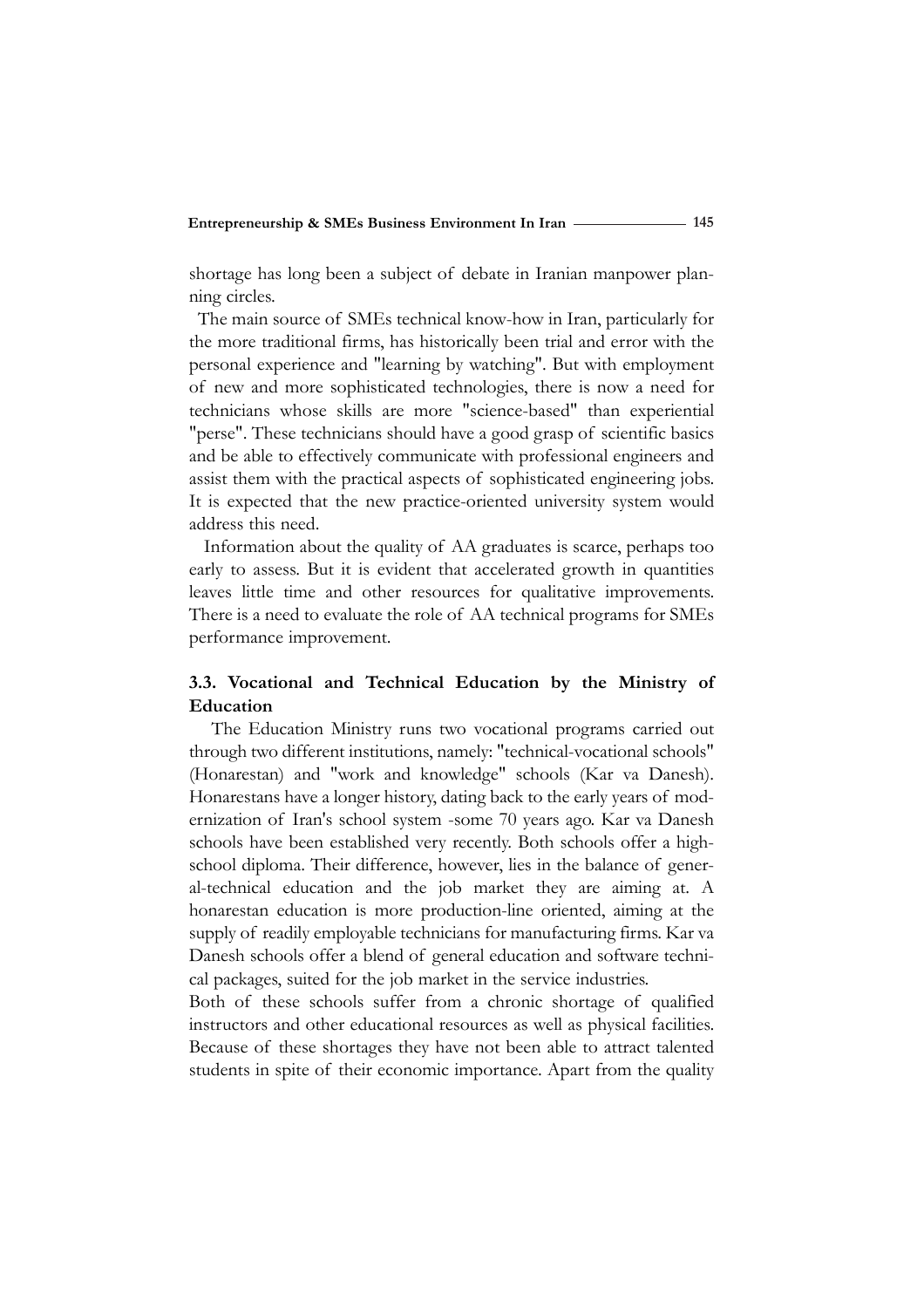of education, the quantity of their products will be inadequate; certainly, if ever SMEs development takes off at a massive scale. Figure (1) represents a six-year trend in the annual number of graduates of these schools.

Based on the following figures:



**Figure 1: Six-Year Trend in the Number of Graduates of Vocational Schools**

Source: Statistical Yearbook of Iran 2000

SMEs share in total industrial employment, currently 44.3% ,

Total annual graduates: 82,831 for Honarestans, and 93,246 for Kar

va Danesh, and SMEs numbers of around 55,000 (SIO, 2000).

The per-capita, per-annum, share of SMEs from these graduates amounts to (0.67 person) from Honarestan and (0.75 person) from Kar va Danesh, respectively. In other words, should the graduates of these two schools seek employment opportunity only in industrial enterprises, there will be, two Honarestan graduates available for three small industrial enterprises.The corresponding figure for kar va Danesh graduates will be three graduates for four enterprises. These ratios might be lower for enterprises located in regions with lower concentration of these schools, as they are not evenly distributed throughout the country.

The overall five-year trend of high school technical graduates, as above statistics suggest, is quantitatively positive. But as mentioned above, earlier, drastic increase in numbers is most likely to be coupled with a drop in the quality performance of schools. The quality of technical education at this level, too, should be the subject of continuous monitoring and scrutiny by the SMEs developers.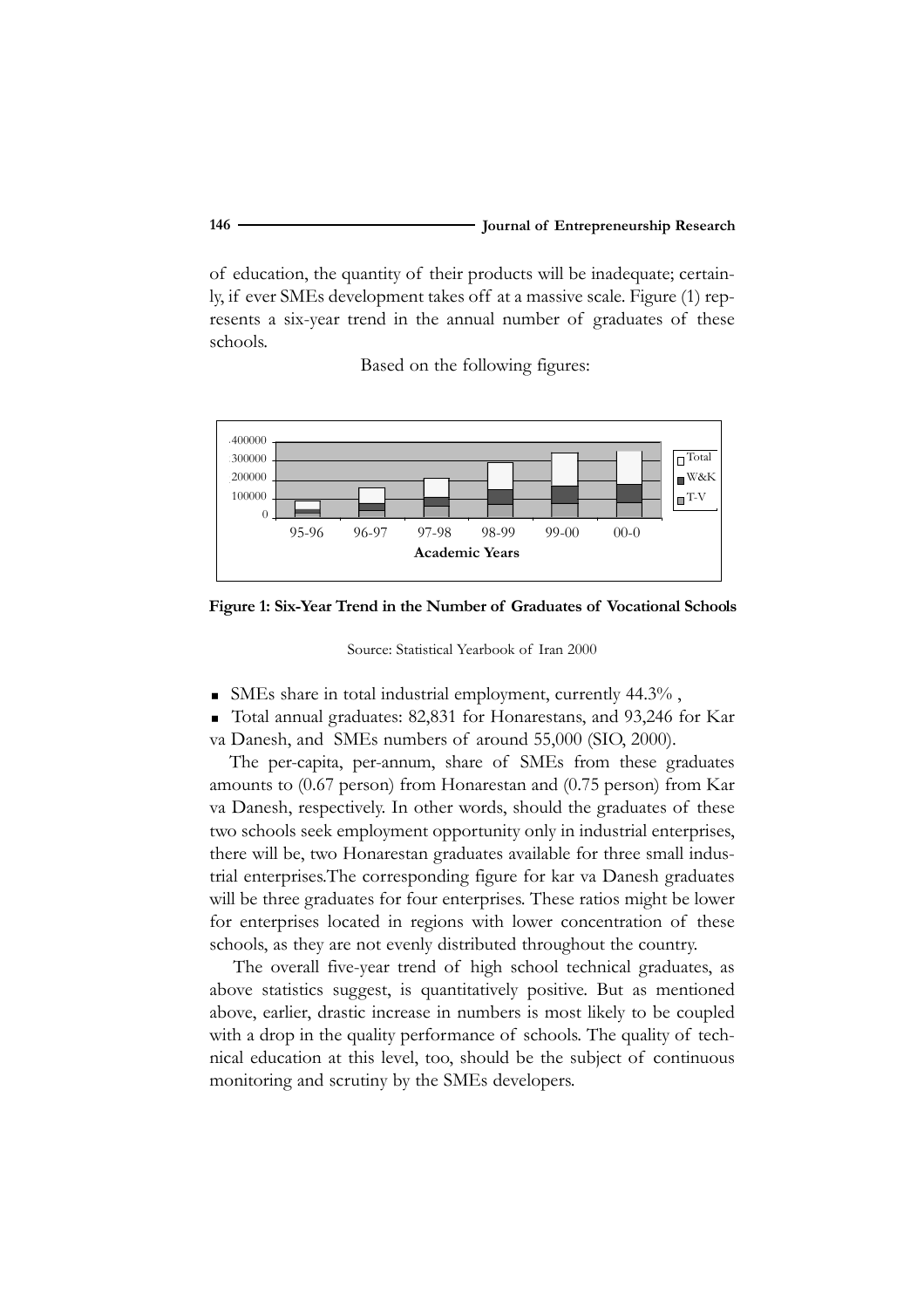### **3.4. Management and Entrepreneurship Training Centers Programs**

This study could not locate any SMEs specific management or entrepreneurship development center or program in the country. There are, however, a number of organizations that, to varying degrees, partly serve SMEs management training needs.

This section gives a global introduction to these organizations. The list of institutions collected for this study is neither exhaustive nor subjectspecific, as there are many overlaps. A good number of these institutions, including university centers, are concurrently involved with all aspects of management studies, including training, research and consulting. The pioneering Industrial Management Institute is an example. Hence, in many instances it was difficult to draw a functional demarcation line between them.

Except in a single case, none of the institutes examined offer any particular regular course in entrepreneurship. The single exception is a newly founded graduate school of management at Sharif Technical University. Included in the curricula of this school is an elective entrepreneurship concentration area, but the package has not been offered as yet. There seems to be an absolute shortage of entrepreneurship faculty in the country.

The management-entrepreneurship education and training centers identified includes the following categories:

A total of 88 schools of management and industrial engineering in the University system, of which 26 schools belong to the public University system, 58 schools to Azad Islamic university and 6 are independent management schools and or centers. Almost all of the foregoing centers offer degree equivalent courses, in addition to formal degree programs. Some of these schools have short-term in-service courses in their training baskets.

A total of 24 non-university centers of general management studies offering non-degree and short-term courses, including 9 institutes stationed in Tehran and 15 in other cities;

A group of 9 institutes offering quality management courses, all located in Tehran;

A group of 16 institutes offering information and communication technologies (ICT), also located in Tehran.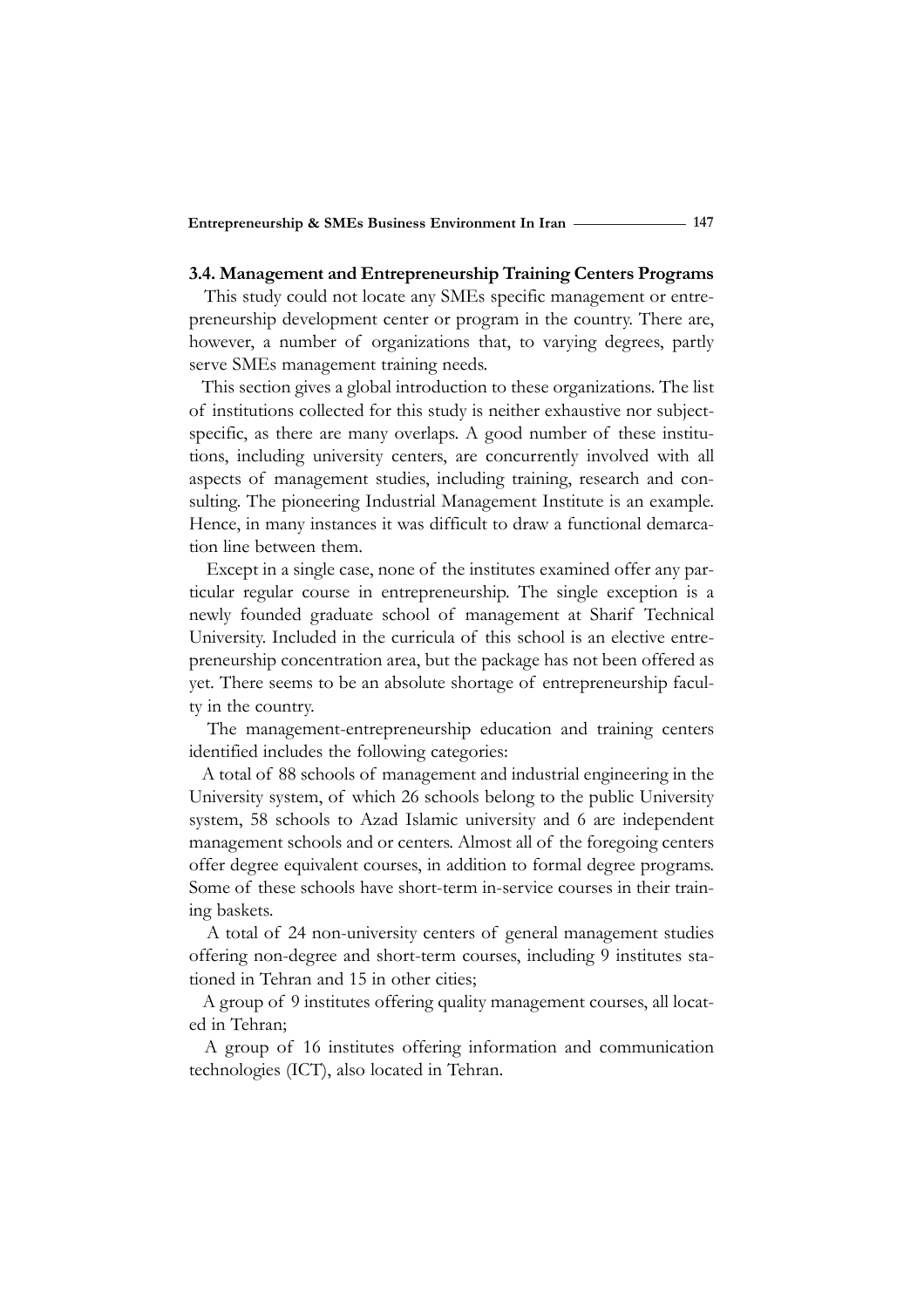## **3.5. Effectiveness of Management Training for SMEs**

A few research reports, consisting mostly of BA/MA student theses, regarding the quality of present management training in the country do exist. But no credible study about the effectiveness of such training for SMEs could be located. The effectiveness of the existing, non-differentiated, management training partly used by SMEs can be viewed in terms of availability, affordability and suitability of the services. To search for some measures of these effectiveness criteria, this study examined the reactions of a sample group of SMEs managers and staff, participating in the training programs of the Industrial Management Institute (IMI) of Iran. The purpose of this study was not a performance evaluation of IMI. The choice of the sample from the client of IMI was guided by the following facts and considerations.

IMI is the largest institute of its kind in the country; with an annual volume of 700,000 man-hour training activities. Each week around 1000 members of industrial enterprises work force, including SMEs managers and staff attend IMI programs.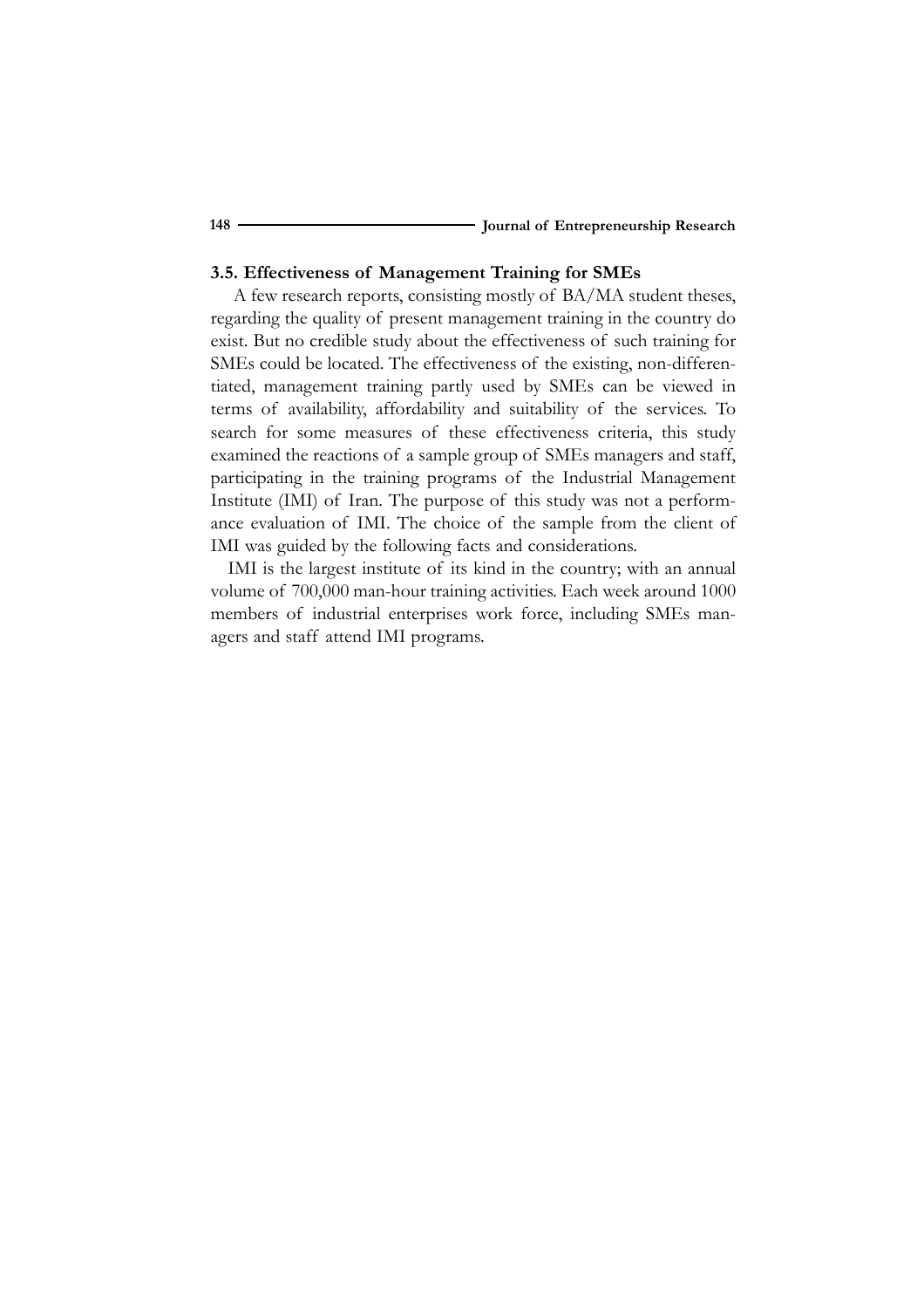

**Total Annual IMI Training Activities**

**Figure 2: Areas of IMI training activities and number of annual training man-hours in each area.**

Source: Direct Survey.

IMI does not offer any SMEs specific courses, but it has a uniquely flexible approach to management training allowing SMEs to benefit from the courses too. It is in fact a "supermarket of management training courses" that can satisfy a wide spectrum of diverse management training needs. Exhibit two that is a product of a direct survey demonstrates the range of IMI training activities.

It has affiliate training centers (representatives) in seven SMEs concentrated provincial capitals.

Two samples survey of course participants were conducted in which two questionnaire were applied to: a) learn about the composition of the participants and b) to seek their views on the effectiveness of management training and consulting services,with which they have had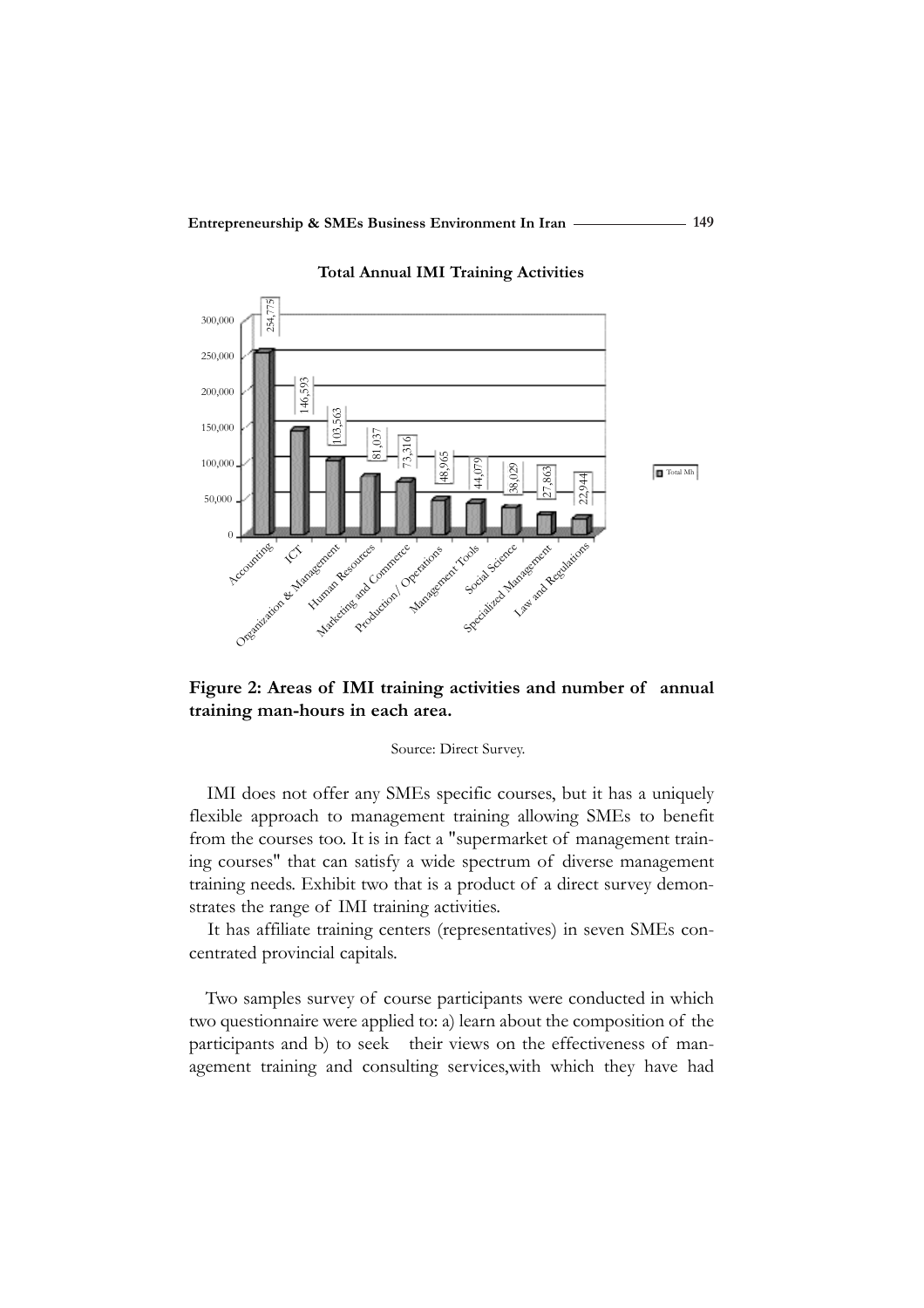experience, either at IMI or any other institute in the country. In addition to these surveys a comprehensive statistical analysis was performed to find about the subject, type and magnitude of IMI training activities.12

What follows next represents a summary report of both surveys. They include some of the salient findings that are relevant to the objective of the present study:

|  |  | Table 5: Share of Representatives of SMEs in IMI Training Programs |  |  |  |  |  |
|--|--|--------------------------------------------------------------------|--|--|--|--|--|
|--|--|--------------------------------------------------------------------|--|--|--|--|--|

| <b>Sources</b>                            | Small<br>Firms | Medium<br><b>Sized</b> | Large<br>Firms | <b>Job-Seekers</b>   |
|-------------------------------------------|----------------|------------------------|----------------|----------------------|
| Week-Long<br>(Large Sample)               | $21\%$         | $24\%$                 | 39%            | 16%                  |
| Large Sample<br>(Job-Seekers<br>Excluded) | 25%            | 28.6%                  | $46.4\%$       | Not Accounted<br>for |
| Small Sample                              | $22\%$         | 30%                    | 47%            | Not Accounted<br>for |
| <b>IMI</b> Training<br>Client Roster      | 25%            | $35\%$                 | 40%            | Not Accounted<br>for |
| Industrial Firms                          | 43%            | 56%                    |                | Not Accounted<br>for |

Source: Direct Survey

The findings show that as we move from smaller to larger firms the extent of using the management training services available in Tehran decreases. This finding is consistent with the participation rate of firms as indicated by IMI client roster.

The findings also indicate that there are no meaningful differences

**150**

<sup>12-</sup> The survey carried out using a sample of some 700 IMI client attending training courses during the week of 1380(2001). Supplementary data were collected from IMI roster of client firms.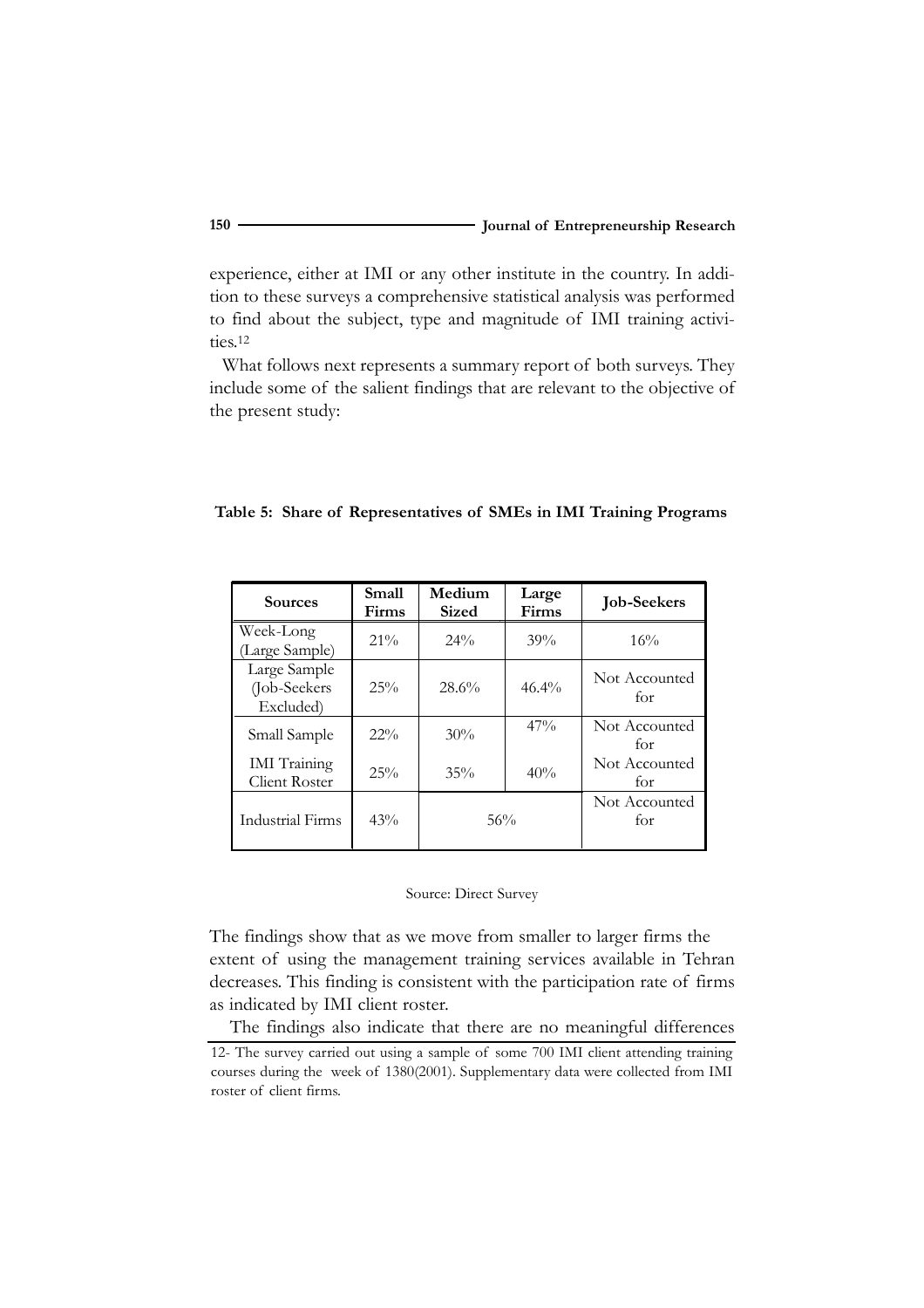between the respondent's reactions to issues of availability, costs and content suitability of courses. Respondents generally shared an overall positive view of management training and consulting services in the country. This is an interesting finding that merits close attention. It suggests that with some new institution building efforts and mobilisation of additional resources, the existing institutes could be fruitfully employed for the benefit of enhancing SMEs productivity.

In conclusion, the SMEs, views about the services rendered by the management training institutions, in general, as found in the sample search, are positive. They feel that training centers are accessible, their programs useful and diverse enough to choose from and the charges 1are not unbearable. In spite of this positive outlook, the fact remains that SMEs are underrepresented in training programs, whereas the general economic performance measure of SMEs (e.g., their value added share) indicates a real need for advanced managerial know-how and skills. Although the sample may not be fully representative, the indication is clear and it merits an in-depth study by SMEs authorities. In comparing consulting services with training, it is noteworthy that SMEs' views are different; that will be examined in the consulting section of this chapter.

### **3.6. Entrepreneurship Development Activities**

The concept of entrepreneurship as an approach to business venture and / or national economic development has only recently found some currency in the country. Attention to the concept in government circles mainly began about five years ago, when IMI initiated two research projects on the subject. One of these projects introduced the role of entrepreneurship in national economic development, through a comparative study of the national engagements with small industries and entrepreneurship development efforts. The other project demonstrated the importance of entrepreneurship for the survival and prosperity of industrial firms. These projects and additional publicity through IMI's management journal "Tadbir "have served as an impetus for manifestly growing interests in the concept by other centers. Nonetheless, no systematic effort by the government for the nationwide countrywide promotion of entrepreneurship has been made as yet. The present status of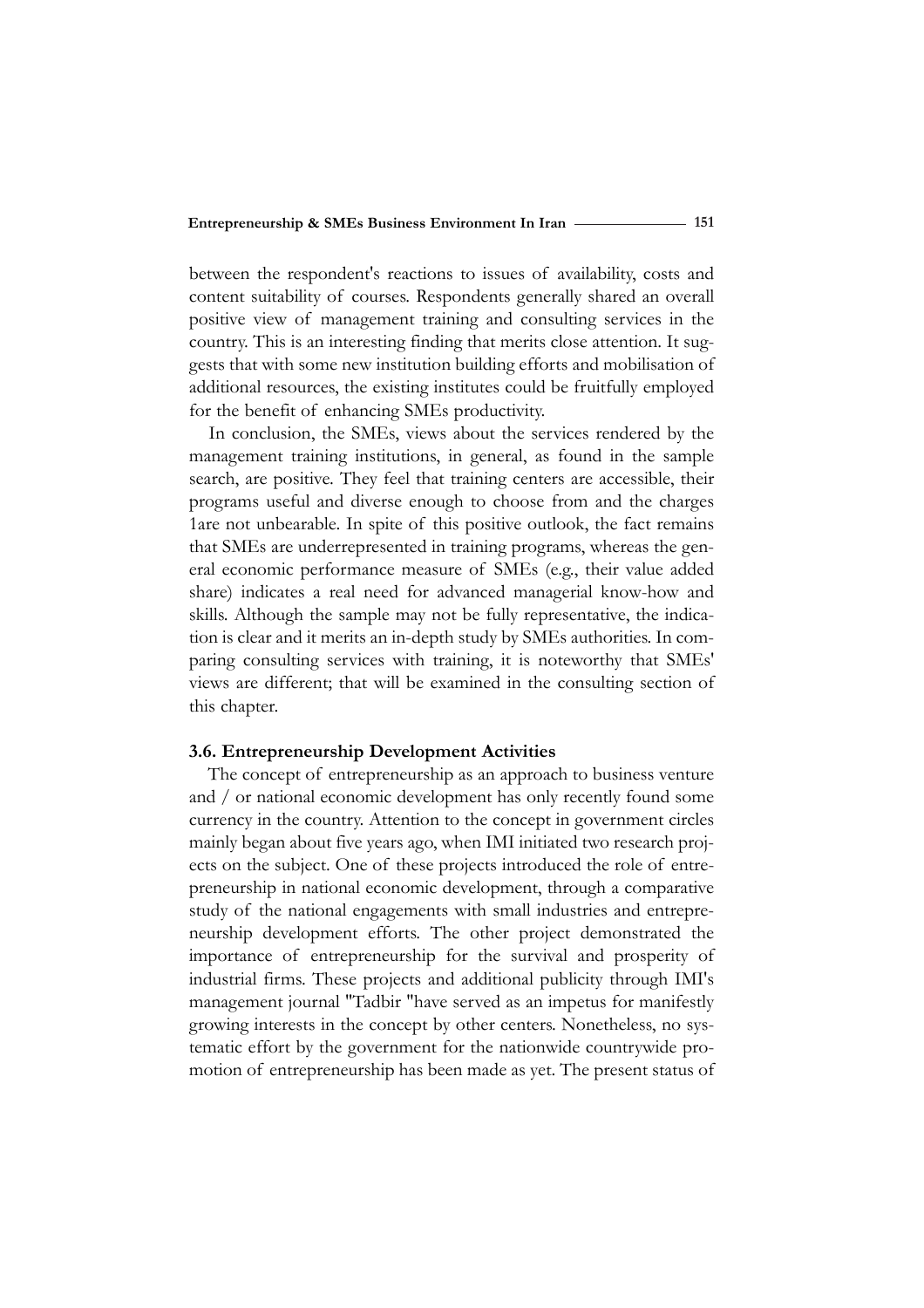entrepreneurship education, training and research in the country can best be described as piece-meal and sporadic. What follows next are brief references to these efforts:

*Sharif Technology University MBA Entrepreneurship Concentration Area:* This university has made the first move to include entrepreneurship education in Iranian universities. Although the move has come very late, it should be welcomed. The related "Sharif School of Management" has also undertaken a number of entrepreneurship research projects for the Ministry of Industry and for this purpose it has mobilized a group of young researchers among MBA students.

The immediate problem of this university and other centers that wish to follow suit is the development of research and teaching skills in this new area.13 There is a severe shortage of qualified faculty and other local research staff. It is noteworthy that this shortage is worldwide, an important point to be considered in taking remedial action.

*The University of Tehran* has established the first Entrepreneurship Department in school of management, which is<sup>15</sup> first professional Department to cover Entrepreneurship course Ms and Ph.D level.14

*Ministry of Industry entrepreneurship theses and dissertations awards:* Two financial awards had been announced for thesis and dissertation focused on small business and entrepreneurship. But these awards were not attractive and the project practically came to an end.

*IMI entrepreneurship research projects<sup>16</sup>:* Following the pioneering moves, IMI has continued its entrepreneurship promotion activities by encouraging MBA students to write their thesis on the subject. So far, four entrepreneurship-focused theses have been published. Students who have prepared these are now part of a small nuclear group of researchers at Amirkabir University undertaking similar projects.

*Amirkabir Technology University entrepreneurship education research projects:* This university, too, is presently involved with some research in entrepreneurship education and training sponsored by the SMIE Authority. They have been able to shape a small group of researchers, some of whom are IMI graduates<sup>17</sup>.

**152**

<sup>13-</sup> Sharif University website. Look for entrepreneurship faculty.

<sup>14-</sup> New established Dept in Year 2005.

<sup>15-</sup> Interview with SIO Training and Entrepreneurship Division manager .

<sup>16-</sup> IMI EMBA Office.

<sup>17-</sup> Interview with SIO Training and Entrepreneurship Division Manager.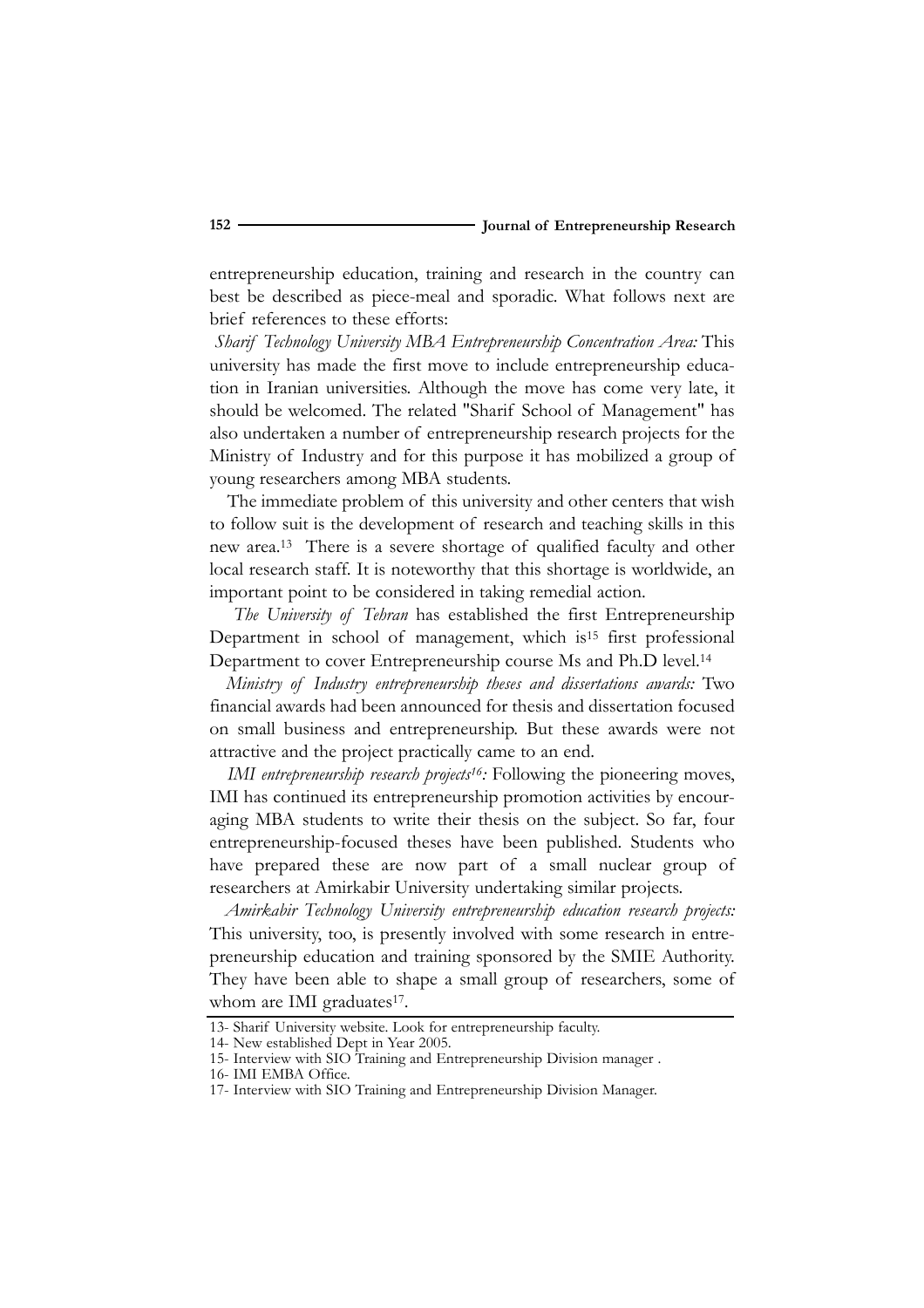*Industrial Development and Renovation Organization (IDRO) entrepreneurship initiatives:* IDRO is a state-owned industrial conglomerate that controls most of the heavy industries of the country (except steel industry). IDRO's missions have been recently revised and expanded to cover the implementation of an ambitious national industrial renovation plan. In this new mission, the promotion of entrepreneurship in industry has found a particular place. An IDRO provided fund and organization is now assigned for this purpose<sup>18.</sup>

*Ministry of Science and Technology entrepreneurship education activities:* Pursuant to the provisions of the Third Five-Year National Economic Plan, which started in March 2000, a budget has been allocated to promote entrepreneurship in state-run universities. A group of thirteen schools have already been engaged with the issue, but at present, other than Sharif and Amirkabir, only three other universities, in the cities of Mashad, Isfahan and Shiraz, have become actively involved 19.

### **References:**

Drucker, P. (1996). **Entrepreneurship and Innovation.** McGraw-Hill.

Ghani-zadeh, M., et al. (1997)."**Evaluation of the Role of Industrial Estates for Job Creation,** Optimum Location and Establishment of Industry During the first and Second development Plans". An EMB thesis, Industrial Management Institute.

" IEC, An activity guide" (March 2000). IEC (Iran Industrial Estate Corporation).

Gharebagheyan, M. (1999). Role of SMEs In Iran Economy, Research studies, Tehran: **University of Tarbiyat Moddares.**

**IEC** (2000): For laws and regulations concerning the mission of IEC look at **"Industrial Estate Corporation: Law and Regulations",** (spring). **www.iraniec.com**. Aug. 2001 update.

### **Iran Statistical Yearbook(1999) and the statistical reports on industr-**

18- IDRO's new mission statement.

<sup>19-</sup> Interview with members of committee on promotion of entrepreneurship education and research in universities.